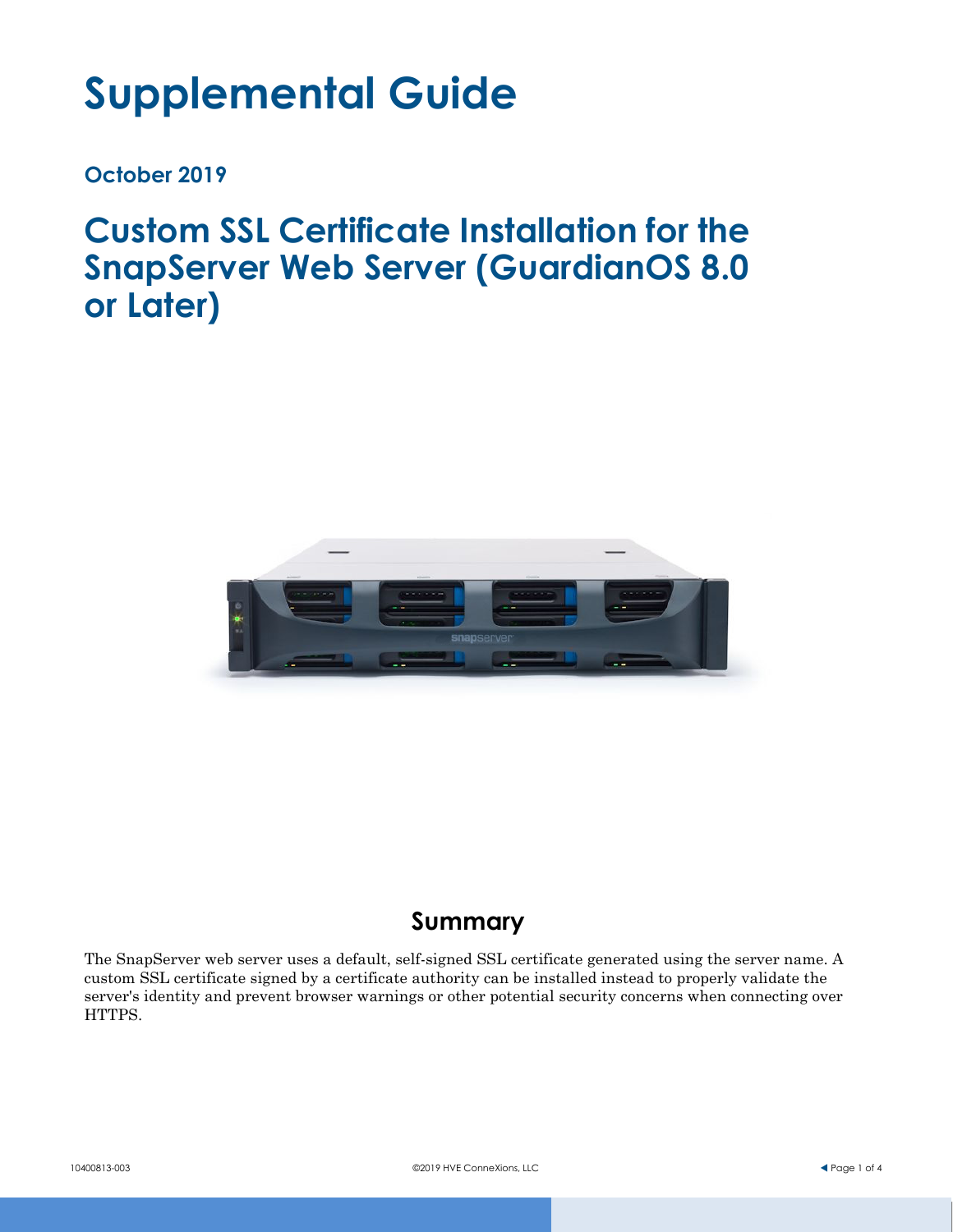#### **Prerequisites**

The following must be satisfied before installing a custom SSL certificate to a SnapServer.

- **•** An SSL certificate signed by an official certificate authority for the server or server's DNS domain must be independently issued by a certificate authority (CA). These are typically available for purchase from a global CA or generated by an internally-controlled CA in the local network environment.
- **•** The SSL certificate must be issued for either a fully-qualified domain name (FQDN), for example, **snap1234567.example.com**, or a wildcard domain, for example, **\*.example.com**.
	- **•** If the certificate is issued for an FQDN, the certificate's hostname must match the server name of the SnapServer.

For example, if the certificate is for **snap123456.example.com**, the server name must be **snap123456**.

**•** If the certificate is issued for either an FQDN or wildcard domain, the certificate's DNS domain must match the server's DNS domain.

For example, if the certificate is for **\*.example.com**, the server's DNS domain must be **example.com**.

- NOTE: The server's DNS Domain Name is set by DHCP or by the first DNS Domain Name defined in the TCP/IP Port Properties page. The server's FQDN can be viewed with the "**hostname -f**" command in a Linux shell in an SSH session as described in the [Installation Procedure.](#page-2-0)
- **•** The x509 SSL certificate, the private key used to submit the certificate request, and any required intermediate certificates must be in text files in the PEM format. These may be provided by the issuer in various formats and must be converted to PEM before starting this procedure.

NOTE: Certificate PEM files contain one or more sections starting with "**-----BEGIN CERTIFICATE-----**" and ending with "**-----END CERTIFICATE-----**". Private key PEM files contain one section starting with "**-----BEGIN <***encryption\_type***> PRIVATE KEY-----**" and ending with "**-----END <***encryption\_type***> PRIVATE KEY-----**".

**•** An SSH client supporting SSH v2 must be installed on a remote workstation.

## **Important Considerations**

The following must be taken into consideration when installing a custom SSL certificate to a SnapServer:

- **•** If the SSL certificate is based on the server's FQDN, changing the server name causes the server to revert to a default self-signed certificate. Wildcard certificates are recommended.
- **•** Changing the server's DNS Domain Name causes the server to revert to a default self-signed certificate. This can occur from either TCP/IP configuration, change of Windows Domain membership status, or a change in the DNS Domain Name setting assigned by the DHCP server.
- **•** Changing the HTTPS minimum protocol version (via the CLI "web set https-min-protocol" or "sslv3 set" commands) causes the server to revert to a default self-signed certificate.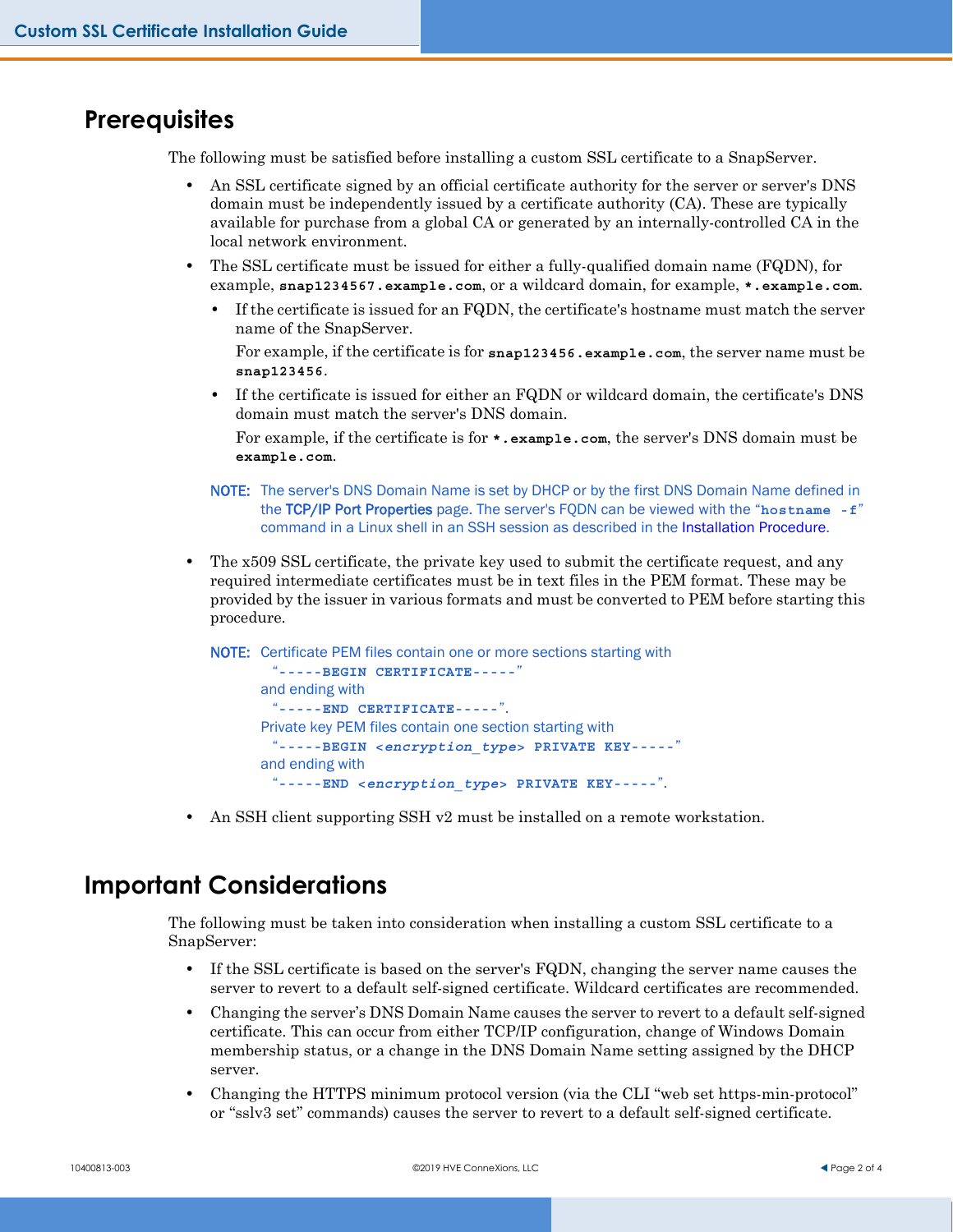**•** If connecting to the server over HTTPS using either an IP address, a short hostname (without domain), or any name that doesn't match the certificate, browsers will still warn about an untrusted SSL certificate after a custom SSL certificate is installed.

### <span id="page-2-0"></span>**Installation Procedure**

Complete the following procedure to install a custom SSL certificate to the SnapServer web server.

- **1.** Copy the certificate and private key PEM files into a directory in a share on the SnapServer, for example, **\\snap123456\SHARE1\ssl**.
- **2.** Connect to the server over SSH and login as "**admin**" to load the Snap CLI.
- **3.** Enter "**osshell**" to launch a standard Linux shell.
- **4.** Change to the root user by entering "**su -**" and providing the password for the "**admin**" user.
- **5.** Change to the directory containing the PEM files. For example, **cd /shares/SHARE1/ssl**.
- **6.** Confirm that the SnapServer FQDN (**snap123456.example.com**) is consistent with either the FQDN of the certificate or the domain of the certificate.

Run "**hostname -f**" to obtain the server's FQDN.

<span id="page-2-1"></span>**7.** If multiple certificates were provided by the issuer (for example, the server's certificate and intermediate chain certificates), combine the PEM files in to a single **sslcerts.pem** file using the "**cat**" command. In the following example of the command, all certificate PEM files are listed before the "**>**".

D**o not** include the private key PEM file:

**cat** *x509cert.pem intermediatecert.pem* **> sslcerts.pem**

**8.** Generate a pkcs12 keystore (**keystore.p12**) from the single certificate PEM file and the private key. As shown in the following command, substitute the name of your private key PEM file for <*private\_key.pem*>:

```
openssl pkcs12 -export -in sslcerts.pem -inkey <private_key.pem> -name \ 
tomcat -out keystore.p12 -passout pass:changeit
```
NOTE: If your issuer provided only a single certificate file and you skipped [Step 7,](#page-2-1) substitute its filename for **sslcerts.pem** above.

**9.** Back up the SnapServer's keystore:

```
cp /etc/.keystore /etc/.keystore.bak
```
**10.** Replace the SnapServer's default Java KeyStore with the new Java KeyStore:

**cp keystore.p12 /etc/.keystore**

**11.** Restart the web server:

**/etc/init.d/tomcat restart**

Wait until the message **Preparing to initialize Log4j** appears.

**12.** In a web browser, connect to the server's fully-qualified domain name over HTTPS and confirm proper display of the SnapServer web interface without errors or browser warnings. For example, **https://snap123456.example.com**.